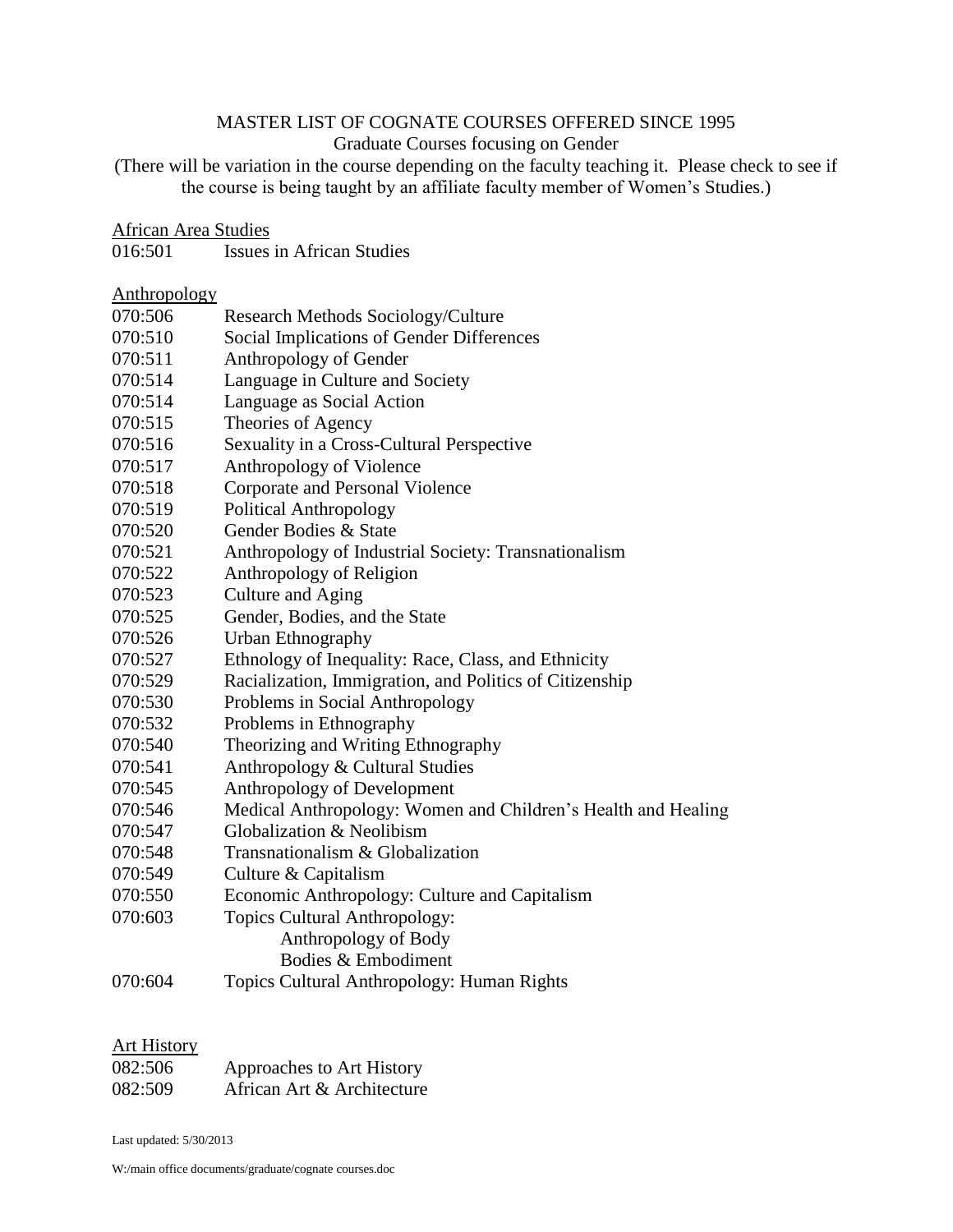| 082:592 | Gender and African Art                                                     |
|---------|----------------------------------------------------------------------------|
| 082:630 | Problems in Italian Renaissance Painting                                   |
| 082:653 | Problems in 19 <sup>th</sup> Century Art                                   |
| 082:655 | Problems in 20 <sup>th</sup> Century Art: Constructions of the Female Body |
|         | Art of the 60s: Pop and Performance                                        |
| 082:657 | Problems in Modern Art                                                     |

Communication, Information and Library Science, and Media Studies

- 194:664 Media and Culture
- 194:665 Media and Politics

# Comparative Literature

| 195:501   | Introduction To Literature Theory                                               |
|-----------|---------------------------------------------------------------------------------|
| 195:502   | Women & Writing: Public Women in Late 19 <sup>th</sup> Century Art, Literature, |
|           | and Social Commentary Images and Ideology                                       |
| 195:515   | <b>Studies in Contemporary Literature:</b>                                      |
|           | <b>Postcolonial Writers and Postmodern Conditions</b>                           |
|           | South Asian Disaporic Novel                                                     |
| 195:516   | Topics in Comp. Lit.                                                            |
|           | Issues in Feminist Film Theory                                                  |
|           | Genre and Gender: The Body and Literature                                       |
|           | Modernism and Modernity in Asian Literature                                     |
|           | <b>Dramatic Modernism</b>                                                       |
|           | Passages from India: South Asian Migrant and Diasporic Literatures              |
| 195:521   | Topics in Non-Western Literature:                                               |
|           | Japanese Literature and Queer Theory                                            |
|           | Islam and African Women Writers                                                 |
| 195:603   | Drama: Dramatic Postmodernism & Performance                                     |
| 195:607   | <b>Prostitute Literature</b>                                                    |
| 195:608   | German Feminist Writers: Inscribing Woman                                       |
| 195:609   | Women in the Surrealist Films                                                   |
| 195:611   | Psychoanalytic Approaches to Literature:                                        |
|           | Self Psychopathology and the Modern Age                                         |
| 195:612   | Literature and the Social Order                                                 |
|           | 19 <sup>th</sup> Century Literature and Class                                   |
|           | Approaches to Transnationalism                                                  |
| 195:613   | <b>Minority Literatures</b>                                                     |
| 195:615   | East-West Literary Relations: The Writings of Muraskaki Shikibu                 |
| 195:617   | Topics in Advanced Literary Theory                                              |
|           | Postmodernism & the Millenium                                                   |
|           | <b>Incorporating Theory</b>                                                     |
| 195:621   | Advanced Topics in Non-West Literature: Islamic Narrative & North Africa        |
|           | Literature                                                                      |
| Education |                                                                                 |
| 300:595   | The Psychology of Sex $\langle$                                                 |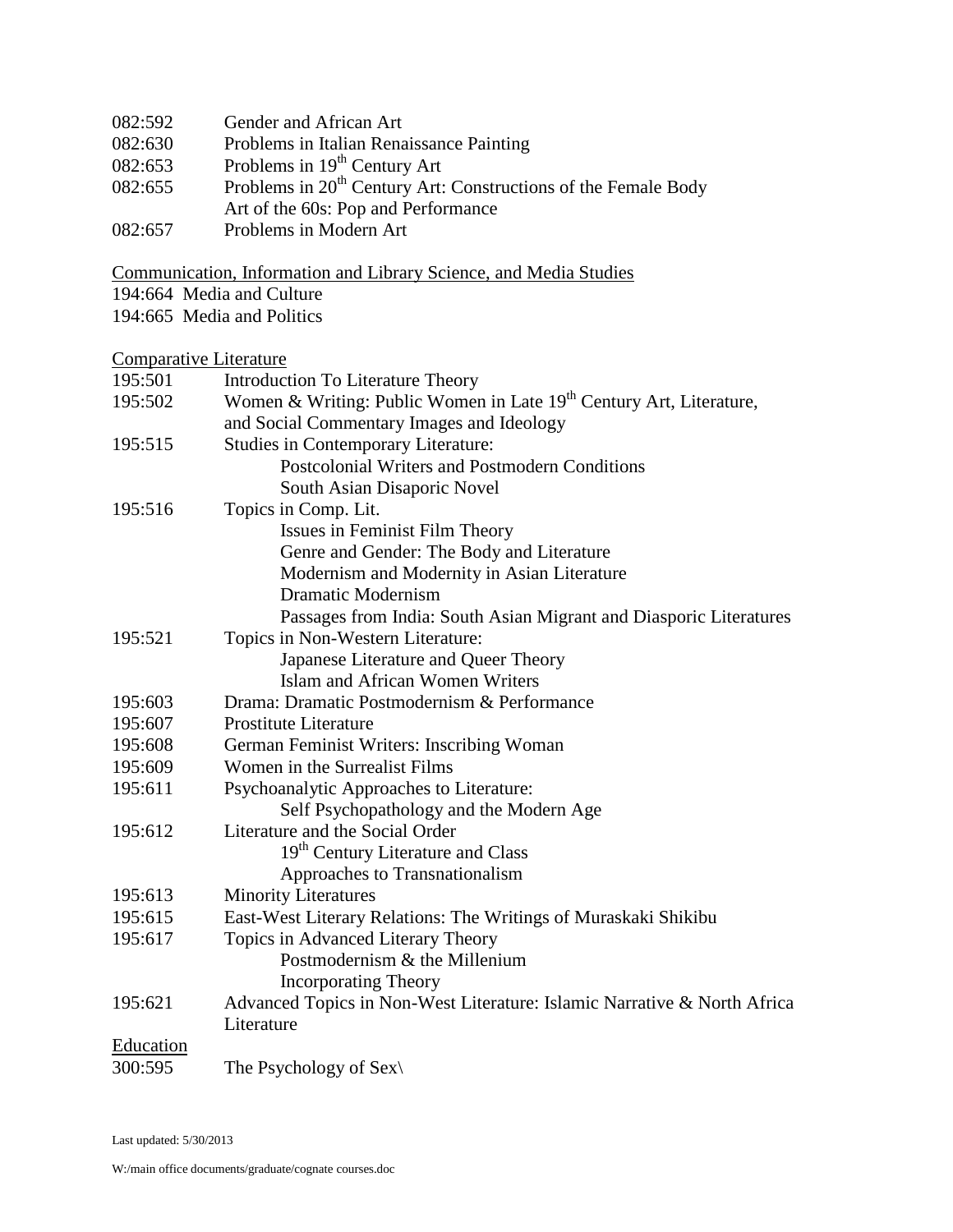| English |                                                                                                |
|---------|------------------------------------------------------------------------------------------------|
| 350:508 | Critical Theory: Introduction to Feminist Theory                                               |
| 350:509 | Poetry and Feminism: Art, Culture, and Politics                                                |
|         | <b>Studies in Critical Methodologies</b>                                                       |
| 350:510 | <b>Studies in American Literature:</b>                                                         |
|         | Ethnicity/Gender/Myth in 19 <sup>th</sup> Century American Literature                          |
| 350:514 | Body/Discourse/Power: Foucault and The Subject of Theory                                       |
|         | <b>Literature and Politics</b>                                                                 |
|         | Literature and Politics: The $20th$ Century: Modern & Postmodern                               |
| 350:515 | The Bible and Feminist Imagination                                                             |
|         | Myth, Religion, and Literature                                                                 |
| 350:516 | Texts and Critical Issues in Modernism:                                                        |
|         | The Sixties and Postmodernism                                                                  |
|         | <b>Women Writers of Modernism</b>                                                              |
| 350:520 | <b>Studies in Film</b>                                                                         |
| 350:524 | Perspectives on Globalization: Literature & Theory                                             |
| 350:526 | Feminist Texts: Race, Nation, Class and the Gendered Subject                                   |
| 350:527 | Psychoanalytic Criticism:                                                                      |
|         | Issues in Feminist Film Theory                                                                 |
|         | Modernity and Consciousness                                                                    |
|         | Psychoanalysis and Politics                                                                    |
| 350:529 | African-American Writers and American Literature                                               |
|         | <b>Black Women Writers</b>                                                                     |
| 350:532 | Gender and Sexuality in Medieval Literature and Culture:                                       |
|         | Sexuality and the Sacred                                                                       |
|         | Gender and Sexuality 18 <sup>th</sup> Century Literature and Culture:                          |
|         | From Gender and Status to Sex                                                                  |
| 350:533 | Medieval Drama                                                                                 |
| 350:535 | Texts and Critical Issues in Medieval Literature                                               |
|         | Text and Taboo, 1050-1610                                                                      |
|         | Theorizing Gender before 1500                                                                  |
|         | <b>Medieval Drama: Performing Society</b>                                                      |
|         | Late Medieval Literature/History                                                               |
| 350:539 | Renaissance Drama                                                                              |
| 350:545 | <b>Shakespeare Across Cultures</b>                                                             |
| 350:551 | Gender & Sexuality in 18 <sup>th</sup> Century Literature: Sex and the Modern World in         |
|         | Transatlantic 18 <sup>th</sup> Century                                                         |
| 350:559 | Women Writers to 1800                                                                          |
| 350:565 | Women Writers and the Rise of the Novel                                                        |
| 350:566 | English Fiction 1800-1900: Literature and Class                                                |
| 350:570 | Gender and Sexuality in Victorian Literature and Culture                                       |
| 350:571 | Texts and Critical Issues in Victorian Literature: Gender, Class and Power in 19 <sup>th</sup> |
|         | Century England                                                                                |
|         | Victorian Poetry & Poetics: 19 <sup>th</sup> Century                                           |
| 350:572 | Gender, Class and Power in the 19 <sup>th</sup> Century England                                |
| 350:579 | Late Victorian and Edwardian Literature:                                                       |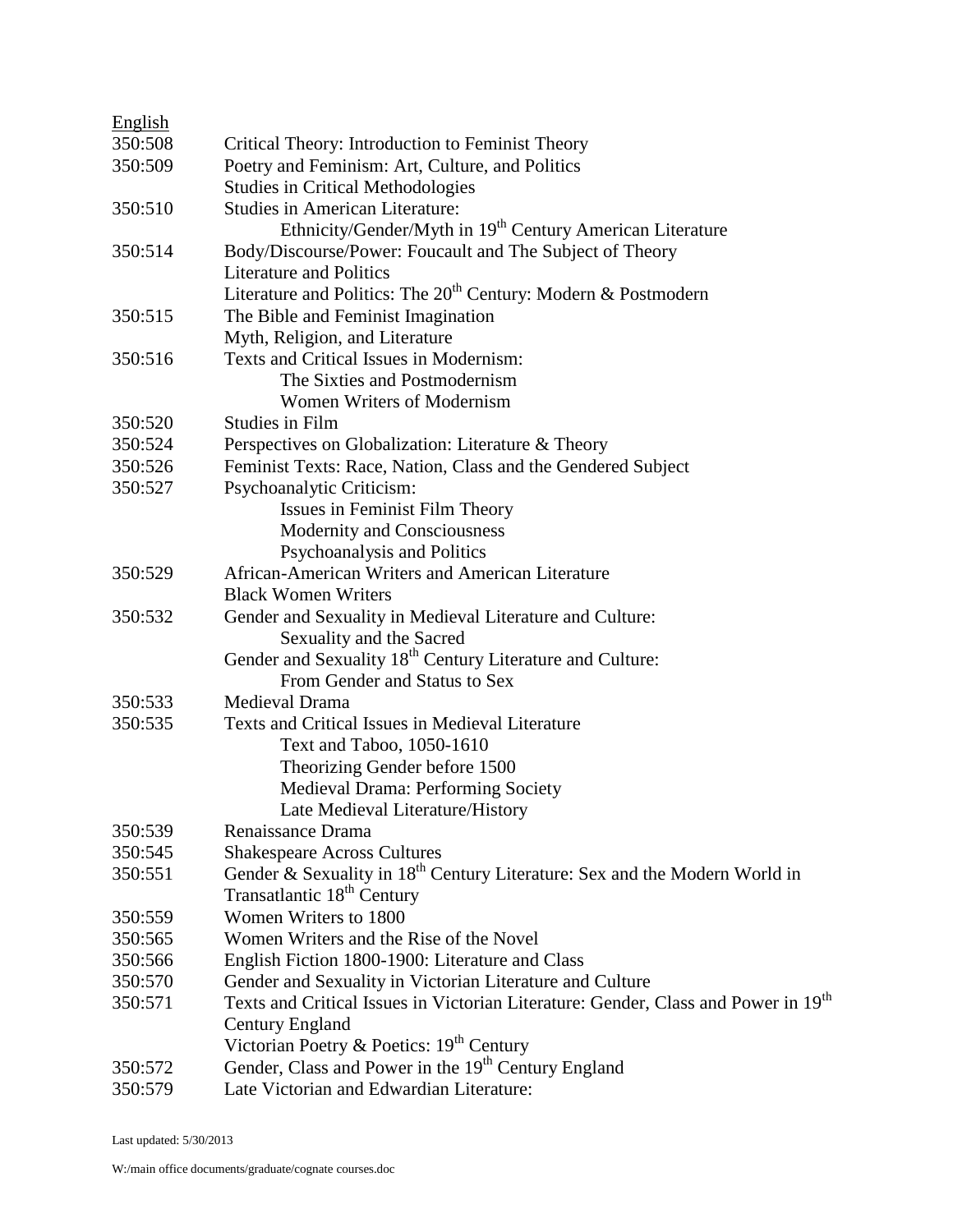|         | Lesbian and Gay Writing 1880-1910                                 |
|---------|-------------------------------------------------------------------|
| 350:581 | Minority Place in Literature:                                     |
|         | Post-Colonial Literature and Theory                               |
|         | Colonialism and Post-Colonialism II                               |
|         | Spirituality and/as Ideology in Black Women's Literature and Film |
|         | Race Is/After Identity                                            |
| 350:583 | Major Fiction 20 <sup>th</sup> Century: Contemporary Fiction      |
| 350:584 | Foundational Figures of Modernism                                 |
| 350:585 | <b>Dramatic Modernism</b>                                         |
| 350:586 | Early 20 <sup>th</sup> Century Poetry                             |
| 350:587 | The Sixties and Postmodernism                                     |
| 350:588 | 20 <sup>th</sup> Century African American Literature and Culture: |
|         | The African-American Essay                                        |
| 350:589 | Studies in African American-Literature and Culture:               |
|         | African American Black History & Fictive Imagination              |
| 350:592 | Drama: Feminist Theory and Performance                            |
| 350:593 | <b>Advanced Topics in Asian American Studies</b>                  |
|         | <b>Studies in Ethnic American Literatures and Cultures</b>        |
| 350:594 | Modern and Postmodern:                                            |
|         | <b>Twentieth-Century American Women Poets</b>                     |
| 350:596 | Women Writers of Modernism                                        |
|         | 20 <sup>th</sup> Century Survey: Modernism                        |
| 350:597 | Studies Postmodern: The Sixties & Postmodernism                   |
| 350:602 | Readings in British and American Literature                       |
| 350:604 | The Bible and Feminist Imagination                                |
|         | Women in Renaissance Literature                                   |
| 350:605 | Seminar: Queer Space: The Sexual Politics of Location             |
| 350:619 | Seminar: Gender and Sexuality in Renaissance Literature           |
| 350:625 | Seminar: Medieval Literature: Medieval Women's Literature         |
| 350:629 | Spenser and His Contemporaries:                                   |
|         | Early Modern Women in Poetry and Prose                            |
| 350:636 | Seminar: Jane Austen in Context                                   |
| 350:639 | Seminar: Autobiography/Genre Theory                               |
| 350:648 | Seminar: American Women Writers                                   |
| 350:654 | Seminar: Stein, Woolf, & Feminist Theory                          |
| 350:655 | Seminar: Topics in African-American Literature and Culture        |
| 350:656 | Seminar: Postmodern Drama: Performance & Post Modern Theory       |
| 350:652 | Seminar: Eighteenth-Century Fiction:                              |
|         | Narratives of Gender and Race in the 1720s                        |
| 350:653 | Seminar: Freud and His Commentators                               |
|         | <b>Cultural Studies in Asia</b>                                   |
| 350:656 | Seminar: Postmodern Drama                                         |
|         | Performance and Post Modern History                               |
| 350:657 | Seminar: 20 <sup>th</sup> Century Poetry                          |
| 350:658 | Seminar: Gender, Sexuality & Modernism                            |
|         | Stein and Woolf                                                   |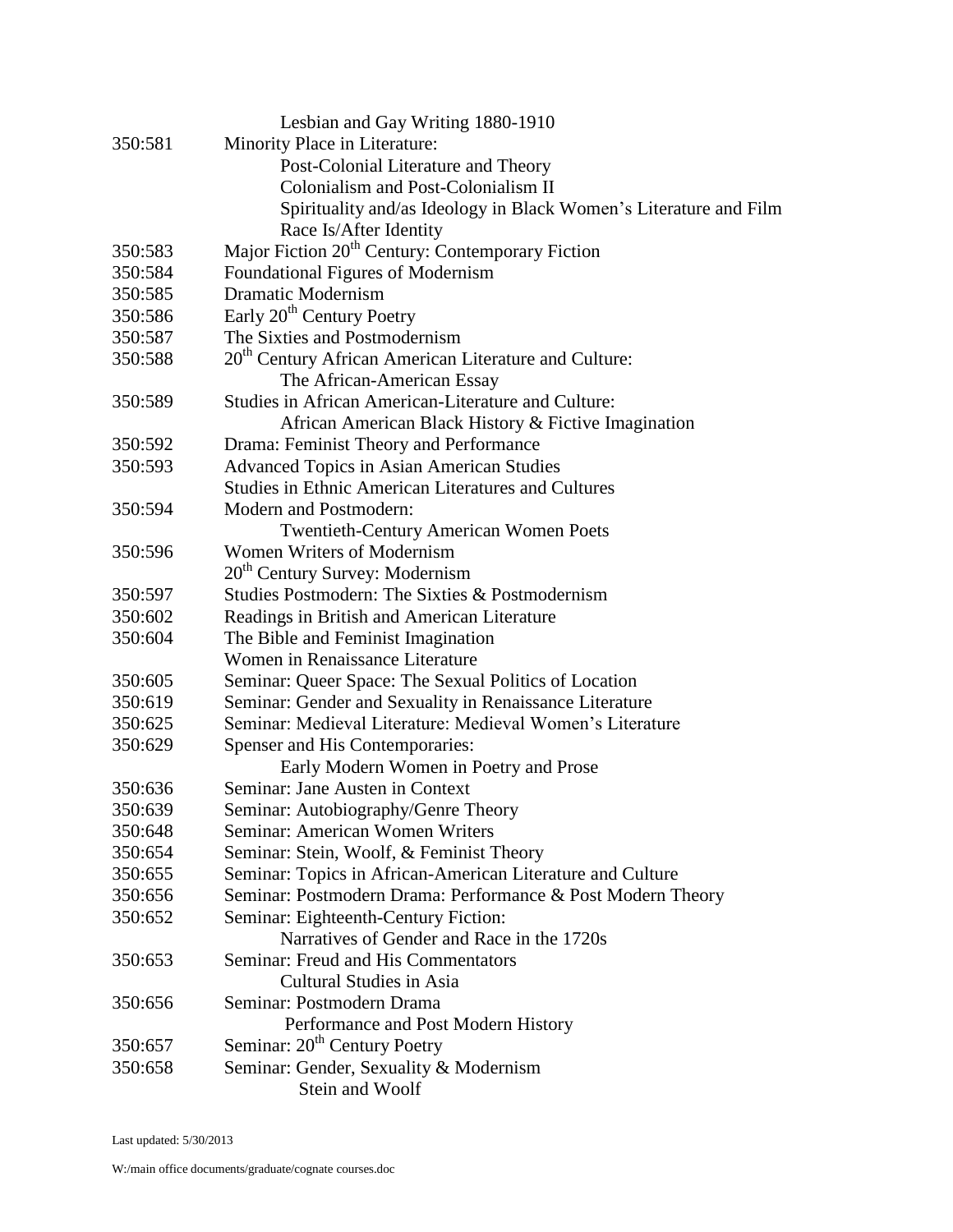|               | 350:659 Seminar: Trauma and Witnessing in Modern China                         |
|---------------|--------------------------------------------------------------------------------|
| 350:660       | Seminar: Postcolonial Txts and the Critique of Historicism                     |
| 352:681       | American Literary Women: Black Literature and Migration                        |
| 350:684       | Victorian Poetry Gender & Genre                                                |
| 350:687       | Seminar: Modern English Fiction:                                               |
|               | Modernism, Feminism, Postmodernism                                             |
| 352:692       | <b>American Writers:</b>                                                       |
|               | <b>Culture of New York</b>                                                     |
|               | Postmodernism and Spirituality                                                 |
|               | Postmodernism/Postsecular                                                      |
| 350:693       | Seminar: Fiction and Narrative Theory:                                         |
|               | Black History and the Fictive Imagination                                      |
|               | <b>Life Narrative</b>                                                          |
|               | Narrative of Upward Mobility                                                   |
| 352:695       | Seminar: Modern American Poetry:                                               |
|               | The Poetry of Witness                                                          |
|               | 20 <sup>th</sup> Century American Women Poets                                  |
| 350:697       | Literary Criticism and Social Critique:                                        |
|               | Sex in public                                                                  |
|               | <b>Incorporating Theory</b>                                                    |
|               | Feminist Theory, Science and Epistemology                                      |
| 350:698       | Seminar: Contemporary Criticism and its Forerunners:                           |
|               | Advanced Feminist Theory: Feminist Texts-Race, Empire & Class                  |
| <b>French</b> |                                                                                |
| 420:651       | French Literature of the 19 <sup>th</sup> Century                              |
| 420:652       | French Literature 19 <sup>th</sup> Century                                     |
| 420:659       | Studies in 19 <sup>th</sup> Century French Lit                                 |
| 420:663       | French Theater 20 <sup>th</sup> Century: 1950-2000 - Helen Cixous              |
| 420:668       | Studies in French Literature of the 20 <sup>th</sup> Century: Gender and Genre |
|               | 420:669 Studies in French Literature of the 20th Century                       |
| 420:671       | <b>Studies in Francophone Literature:</b>                                      |
|               | Temoignage' and Caribbean Women Writers                                        |
| 420:679       | <b>Studies Film Theory</b>                                                     |
| 420:682       | Perspectives of Contemporary Criticism                                         |
| 420:684       | Deleuzian Cent. Desire & Post-Aesth.                                           |
| 420:685       | Literature & Gender                                                            |
| Geography     |                                                                                |
| 450:515       | Population Migration: Population Migration and Mobility                        |
| 450:519       | Problems in Political Geography                                                |
| 450:520       | Women in the Urban Environment                                                 |
| 450:522       |                                                                                |
| 450:525       |                                                                                |
|               | <b>Tourism Geography</b>                                                       |
| 450:606       | Restructuring of Central & Eastern Europe after 1989<br>Geography Seminar:     |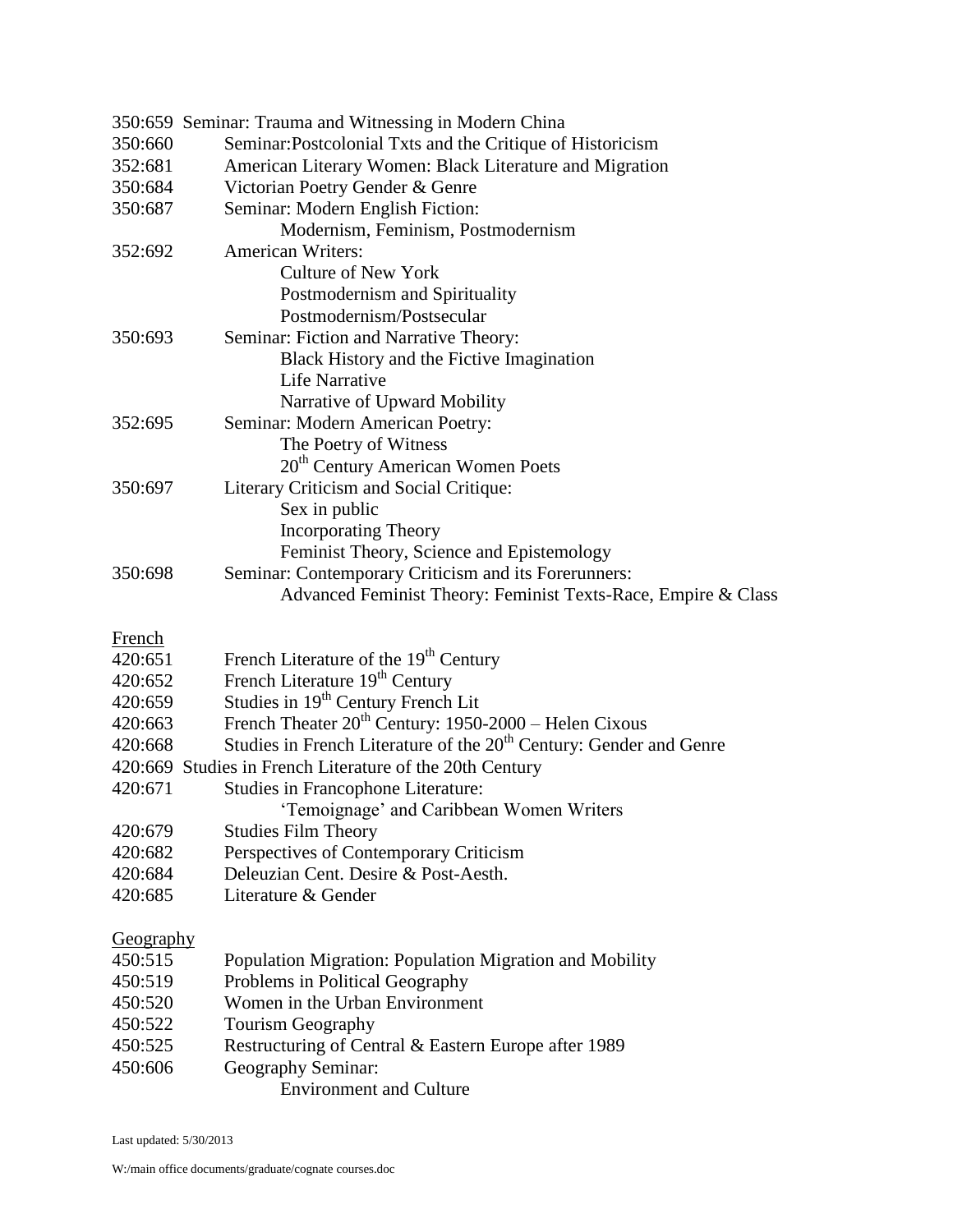|                | <b>Advanced Geographical Techniques</b><br><b>Economic Globalization</b><br>Biogeography<br>Geographic Art and Imagery Culture and Environment<br><b>Tourism Planning</b><br>Development and Underdevelopment<br>Emerging Issues in Resource Balm<br>Diasporic Geographies<br>Geography, Space, and Social Theory |
|----------------|-------------------------------------------------------------------------------------------------------------------------------------------------------------------------------------------------------------------------------------------------------------------------------------------------------------------|
|                | 450:520 Women in the Urban Environment                                                                                                                                                                                                                                                                            |
|                | 450:525 Restructuring of Central and Eastern Europe after 1989                                                                                                                                                                                                                                                    |
| German         |                                                                                                                                                                                                                                                                                                                   |
| 470:523        | German Romanticism:                                                                                                                                                                                                                                                                                               |
|                | Romanticism & Gender Studies                                                                                                                                                                                                                                                                                      |
| 470:622        | Feminist Writers in 19 <sup>th</sup> Century Germany                                                                                                                                                                                                                                                              |
| <b>History</b> |                                                                                                                                                                                                                                                                                                                   |
| 510:500        | Historian's Craft I                                                                                                                                                                                                                                                                                               |
| 510:502        | Historian's Craft: II                                                                                                                                                                                                                                                                                             |
| 510:519        | Colloquium in Intellectual History                                                                                                                                                                                                                                                                                |
| 510:523        | Colloquium in Migration, Community, and Identity:                                                                                                                                                                                                                                                                 |
|                | <b>African-American History</b>                                                                                                                                                                                                                                                                                   |
| 510:525        | Colloquium in Political History: History of Women                                                                                                                                                                                                                                                                 |
| 510:527        | Topics in the History of Religion:                                                                                                                                                                                                                                                                                |
|                | Colloquium in Social History: Childhood & Family Structures                                                                                                                                                                                                                                                       |
| 510:529        | Topics in the History of Sexuality                                                                                                                                                                                                                                                                                |
| 510:535        | Colloquium: History of Technology                                                                                                                                                                                                                                                                                 |
| 510:539        | Colloquium: History of Women                                                                                                                                                                                                                                                                                      |
|                | Colloquium: Women and Gender History                                                                                                                                                                                                                                                                              |
|                | Colloquium: Women and Gender                                                                                                                                                                                                                                                                                      |
|                | Colloquium: Women and Gender History: Race and Reproduction                                                                                                                                                                                                                                                       |
|                | Colloquium: History of the Body                                                                                                                                                                                                                                                                                   |
| 510:541        | Colloquium in World History of Women                                                                                                                                                                                                                                                                              |
| 510:543        | <b>Seminar Cultural History</b>                                                                                                                                                                                                                                                                                   |
| 510:549        | Seminar: History of Women                                                                                                                                                                                                                                                                                         |
|                | Seminar: Women and Gender History                                                                                                                                                                                                                                                                                 |
| 510:550        | Seminar: Women of History                                                                                                                                                                                                                                                                                         |
|                | Seminar: Women and Gender                                                                                                                                                                                                                                                                                         |
|                | Seminar: History of Women                                                                                                                                                                                                                                                                                         |
| 510:551        | Seminar: World Comp History                                                                                                                                                                                                                                                                                       |
| 510:552        | American Intellect & Culture History: Gender, Society & Politics                                                                                                                                                                                                                                                  |
| 510:553        | Problems and Directed Readings in African-American History                                                                                                                                                                                                                                                        |
| 510:555        | Problems and Directed Readings in American History I                                                                                                                                                                                                                                                              |
| 510:559        | Problems and Directed Readings in American History III                                                                                                                                                                                                                                                            |
| 510:560        | Problems and Directed Readings in Women, Gender History                                                                                                                                                                                                                                                           |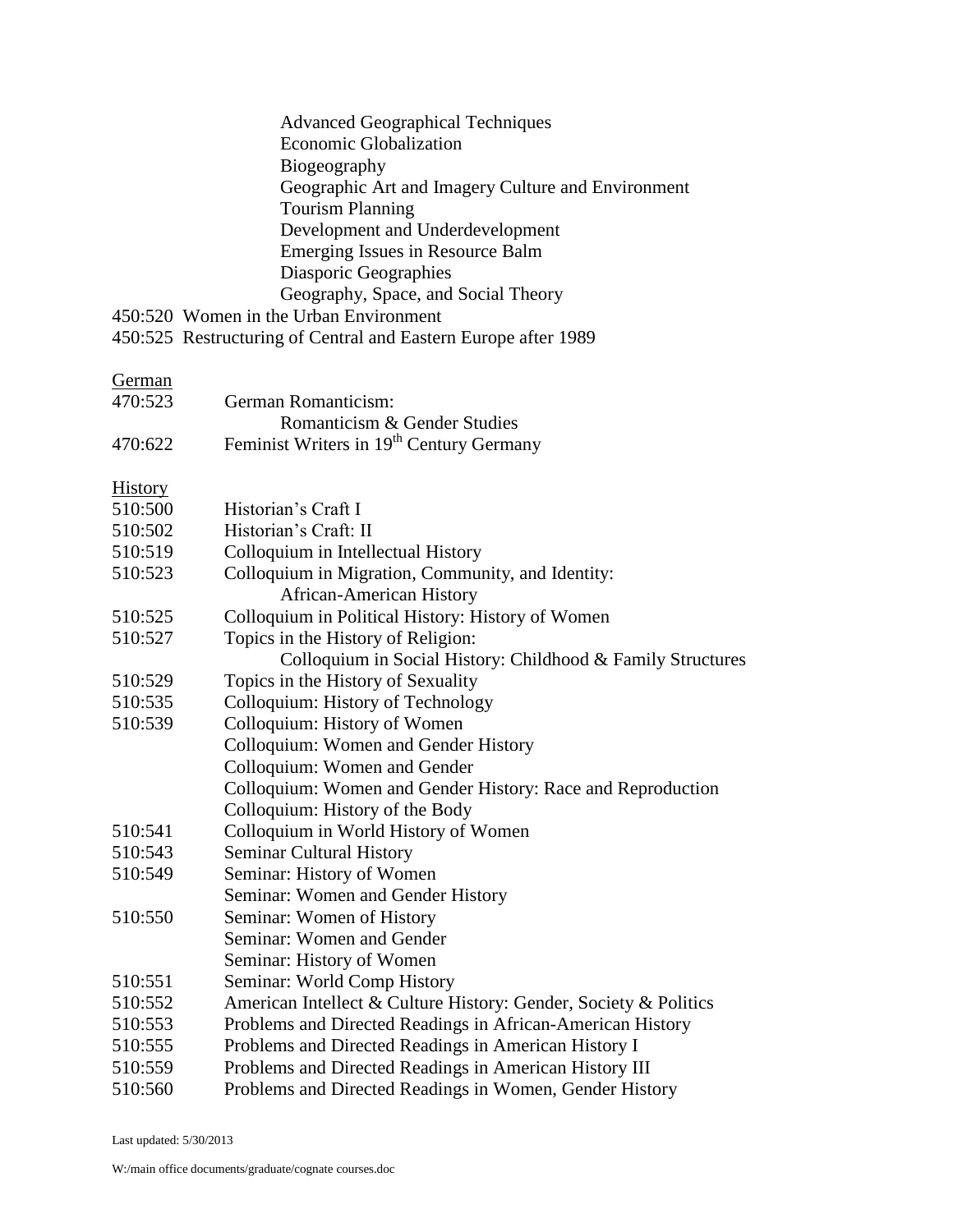## Women & Gender Women General History

- 510:561 Colloquium in American History
- 510:563 Colloquium in African American History
- 510:573 Seminar in African-American and American History
- 510:574 Seminar African American History I
- 510:597 Problems and Directed Readings in Early Modern Europe
- 510:601 Colloquium European History
- 510:607 Race, Gender, and Class Under Colonialism
- 510:616 Seminar: European History
- 510:631 Colloquium: Latin American History (19<sup>th</sup> Century)
- 510:680, 681 Seminar in Women's History

# Labor Studies

| 578:541 | Women and Work                              |
|---------|---------------------------------------------|
| 578:551 | Seminar in Minorities and Work              |
| 578:560 | <b>Foundations of Collective Bargaining</b> |
| 578:562 | Seminar in Comparative Labor Movements      |
| 578:566 | Work and Alienation                         |

Literature and Language

617:514 Introduction to Film Theory and Analysis

Planning and Public Policy

- 970:581 Gender and International Development
- 970:701 Seminar in Urban Planning

# Political Science

| 790:512 | <b>Political Thought</b> |
|---------|--------------------------|
|---------|--------------------------|

- 790:531 Problems in American Politics: Race, Politics, and the News Media, 1964-1995 Immigration, Citizenship, and American Democracy
- 790:532 Research in Design in P.S.
- 790:533 Research in Design in P.S.
- 790:578 Feminism in Postmodernity
- 790:579 Enlightenment: Philosophers and Their Critics: Kant
- 790:584 Themes in Feminist Theory in Politics: Reproduction Fem-Theory-Politics
- 790:586 Advanced Topics: Women and Politics
- 790:587 Proseminar in Women and Politics
- 790:588 Gender and Mass Politics
- 790:589 Gender and Political Leadership
- 790:590 Gender and Political Theory
- Gender and Politics
- 790:591 Gender and Public Policy
- 790:592 Politics, Development, and Women
- 790:593 Gender and Comparative Perspective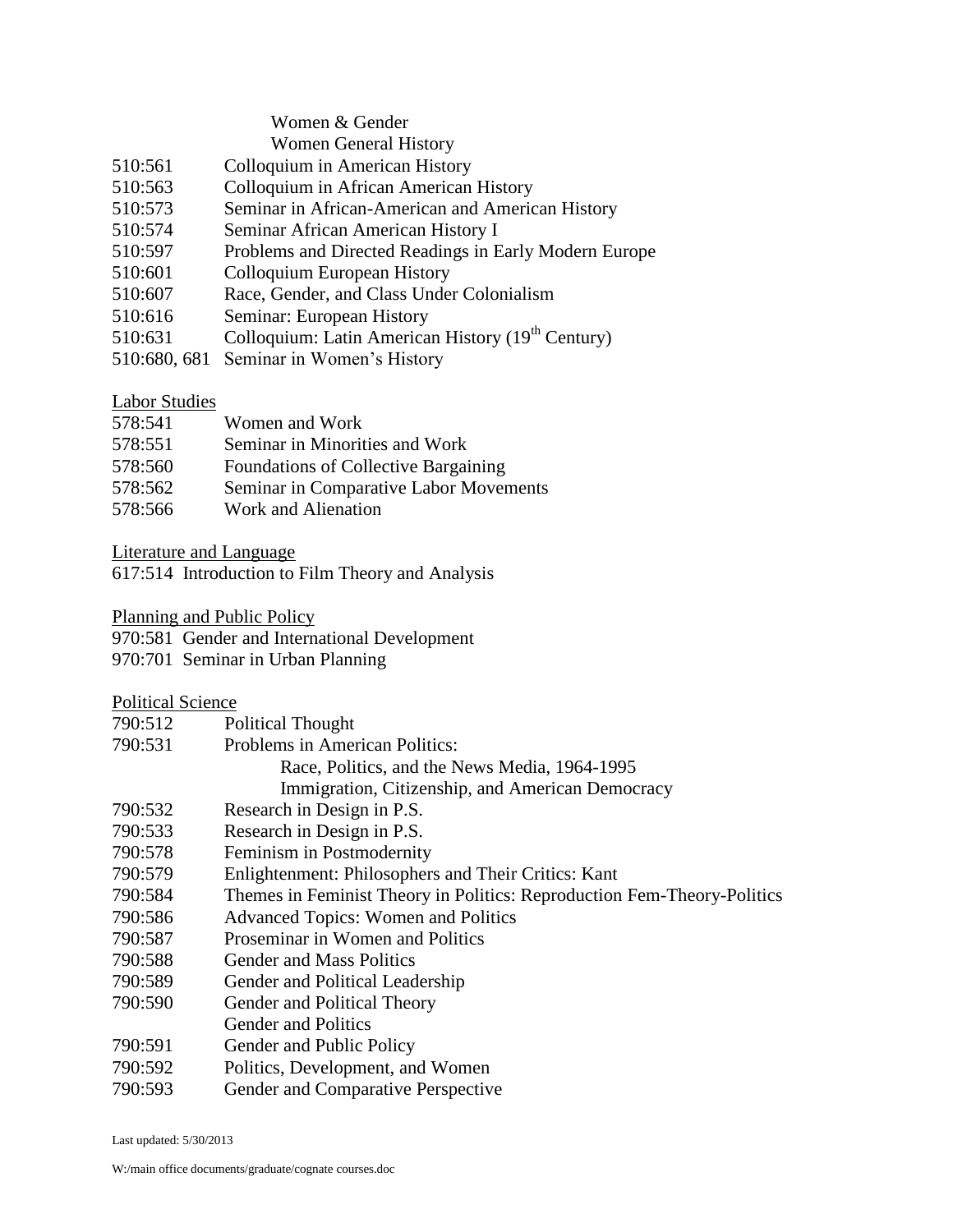|         | Gender and Comparative Politics              |
|---------|----------------------------------------------|
| 790:594 | Women's Movements in Comparative Perspective |
| 790:596 | Advanced Topics in Women and Politics:       |
|         | Feminist Jurisprudence                       |
|         | Gender and Comparative Theory                |
|         | Public                                       |
|         | Public Policy and Political Theory           |
|         | Research Design                              |
|         | Gender, Race and Representation              |
|         | Gender, Race & American Party System         |
| 790:599 | Research Sem. Quant. Method                  |
| 790:635 | <b>French Feminist Theory</b>                |
| 790:672 | Independent Study: Women & Politics          |

## Psychology

| 820:579 | Psychotherapy with Women |  |
|---------|--------------------------|--|

#### Public Health

| 832:514 | Culture and Health               |
|---------|----------------------------------|
| 832:516 | Women and Health                 |
| 832:547 | Immigration Policy & Health Care |

#### Public Administration

|  | 834:586 | Violence in the United States |
|--|---------|-------------------------------|
|--|---------|-------------------------------|

## Public Policy

| 833:513 | <b>Health Disparities</b> |
|---------|---------------------------|
|---------|---------------------------|

- 833:531 Policy Analysis and Evaluation
- 833:572 Negotiation and Conflict Resolution
- 833:581 American Social Policy
- 833:591 Gender/Family/Public Policy
- 833:592 Public Policy Formation: Mass Media Public Opinion
- 833:593 Policy Analysis and Evaluation
- 833:680 Seminar in Public Policy: Race, Politics, and the Media
- 833:682 Seminar Public Policy Planning Policy & Race

#### School of Social Work

- 910:542 Women, Work and Single Parent Families
- 910:564 Women's Issues
- 910:585 Issues in Social Policy: Children and Family
- 910:692 Topics in Social Work: Family Culture

#### Sociology

| 920:501 | Social Research Methods                  |
|---------|------------------------------------------|
| 920:503 | Selected Social Problems Feminist Theory |
| 920:511 | Gender & the Self                        |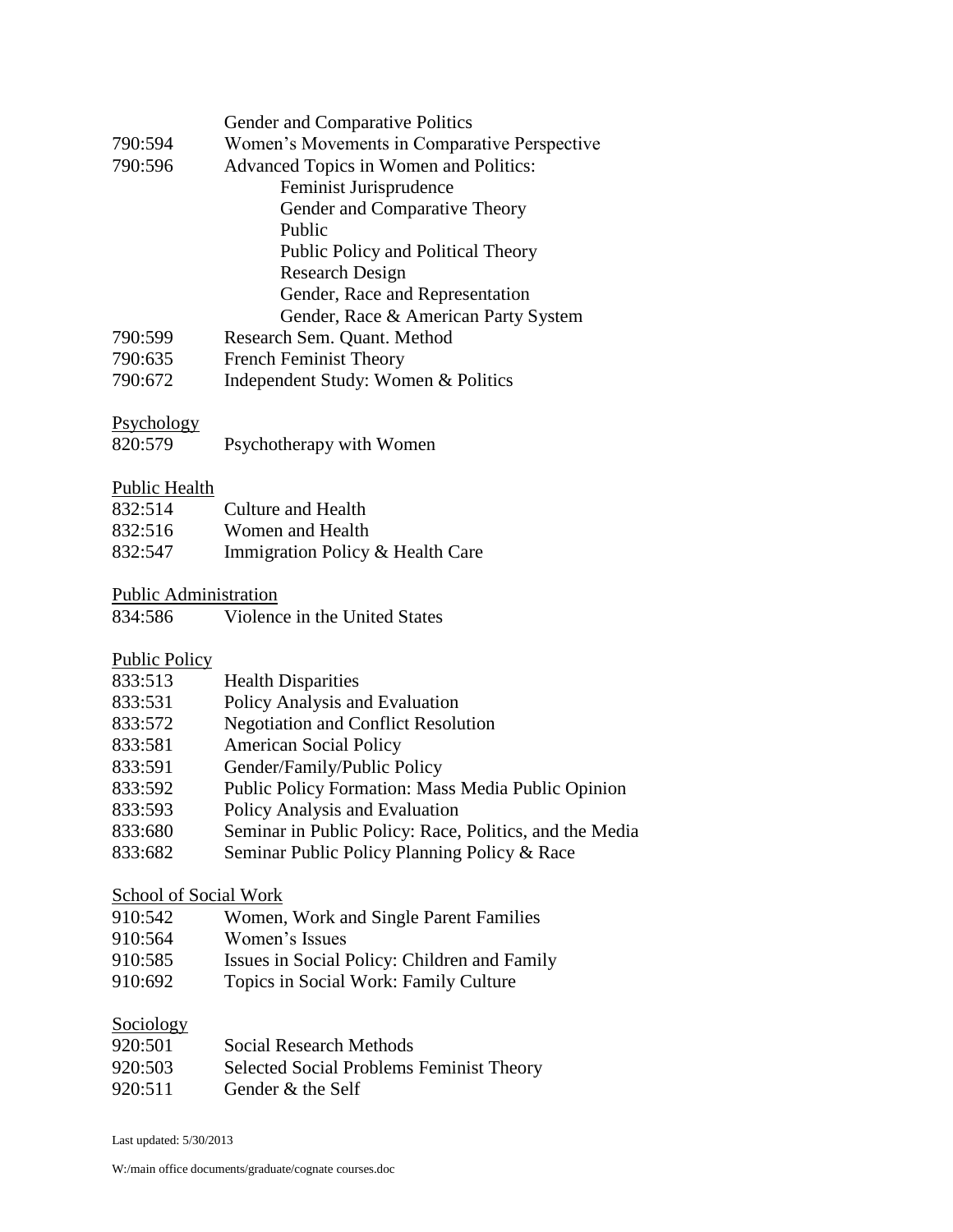|         | Proseminar: Globalization and International Development       |
|---------|---------------------------------------------------------------|
| 920:512 | Proseminar in Sociology:                                      |
|         | Social Psychology of Gender                                   |
|         | <b>Narratives</b>                                             |
| 920:520 | Comp. & History Methods                                       |
| 920:523 | Sociology of Health                                           |
| 920:528 | Marriage and the Family                                       |
| 920:541 | Analysis of Sociological Data                                 |
| 920:542 | Analysis Sociological Data                                    |
| 920:570 | Race, Class, & Gender                                         |
|         | Special Topics in Sociology: Sexuality                        |
|         | Gender, Sexuality & Social Movements                          |
|         | Time, History, and Memory                                     |
|         | Sociological Theories of Power                                |
|         | Global Subjectivities: Money, Power, & Protest                |
|         | Topics in Sociology: Demography & Population Research         |
| 920:571 | Seminar in Gender & Sexuality                                 |
|         | Sociology of Culture                                          |
| 920:572 | Special Topics in Sociology:                                  |
|         | Race, Class and Gender                                        |
|         | Sociology of the Family                                       |
|         | Time, History and Memory                                      |
|         | Sociology of Identity                                         |
|         | Gender and Health                                             |
|         | Space, Place, Community                                       |
|         | Sociology of Sexuality                                        |
|         | Sexualities                                                   |
| 920:572 | Sociology of Identity:                                        |
|         | The Social Construction of Whiteness                          |
|         | Labor and Globalization                                       |
|         | Sociology of Sexuality                                        |
| 920:573 | Special Topics in Sociology:                                  |
|         | Gender and the Self                                           |
|         | Sociology of the Life Course                                  |
|         | The Self                                                      |
|         | Inequalities                                                  |
| 920:574 | Topics in Sociology: Reproductive Politics                    |
| 920:575 | Topics in Sociology: Power & Coercion                         |
| 920:614 | Seminar: Race & Ethnic Relations                              |
| 920:615 | Seminar in Qualitative Research Methods                       |
| 920:618 | Sociology of Gender                                           |
| 920:625 | Women and Development                                         |
| 920:632 | Sociology of Work                                             |
| 920:640 | Sociological Perspectives on Feminist Theory                  |
| 920:646 | <b>Cognitive Sociology</b>                                    |
| 920:660 | Passion & Madness in Contemporary Spanish-American Literature |